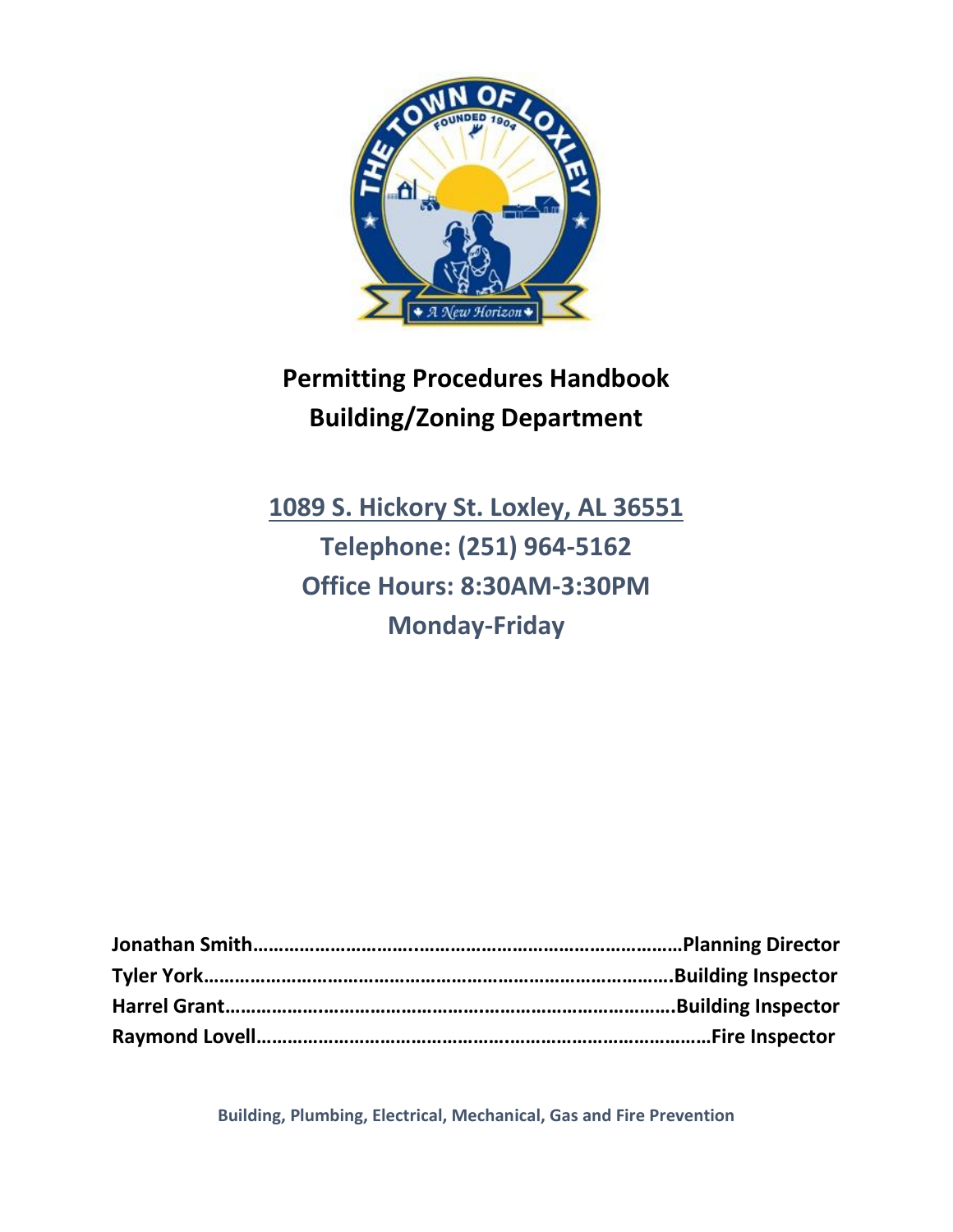"Protecting the public's life, health and welfare in the built environment"

The Building Department is responsible for the administration and enforcement of the International Building, Plumbing, gas, Mechanical and Fire Prevention Codes as well as the International Residential Code and the National Electrical Code. The purpose of adopting these technical codes is to enhance public safety, health and general welfare through structural strength, stability, sanitation, adequate light and ventilation and safety to life and property from fire and other hazards attributed to the built environment including alteration, repair, removal, demolition, use and occupancy of buildings, structures or premises and by regulating the installation and maintenance of all electrical, gas, mechanical and plumbing systems, which may be referred to as service systems. Any request for and subsequent approval to construct any structure within the City of Loxley requires that certain drawings, specifications, documents, or other items be submitted to this department for review. The required submittals will vary depending on the size and nature of the project, the location, and the relative complexity. In addition to the Building Department, commercial, multifamily, and industrial projects may need to be reviewed by the Planning and Zoning staff as well as the Public Works Department. As a general rule, these types of projects require zoning review only when they are located inside the city limits but must be reviewed by the Public Works Department whether they are located within the city limits or in the statutory police jurisdiction. In addition, should your project require the approval of a regulatory agency or entity other than the City of Loxley, it is your responsibility to obtain that approval prior to submission of plans for review by us. The material contained in this package is intended to provide comprehensive information for your use in determining what you will be required to submit to this department as well as a reference guide for use during the course of your construction project. While it is not possible for every issue to be addressed or every question answered, we do feel that the information contained herein will benefit you as your work progresses. We encourage you to work closely with the staff of the Building Department for the duration of your project to ensure a smooth progression of work and to avoid delays and expenses that could have otherwise been resolved through effective communication.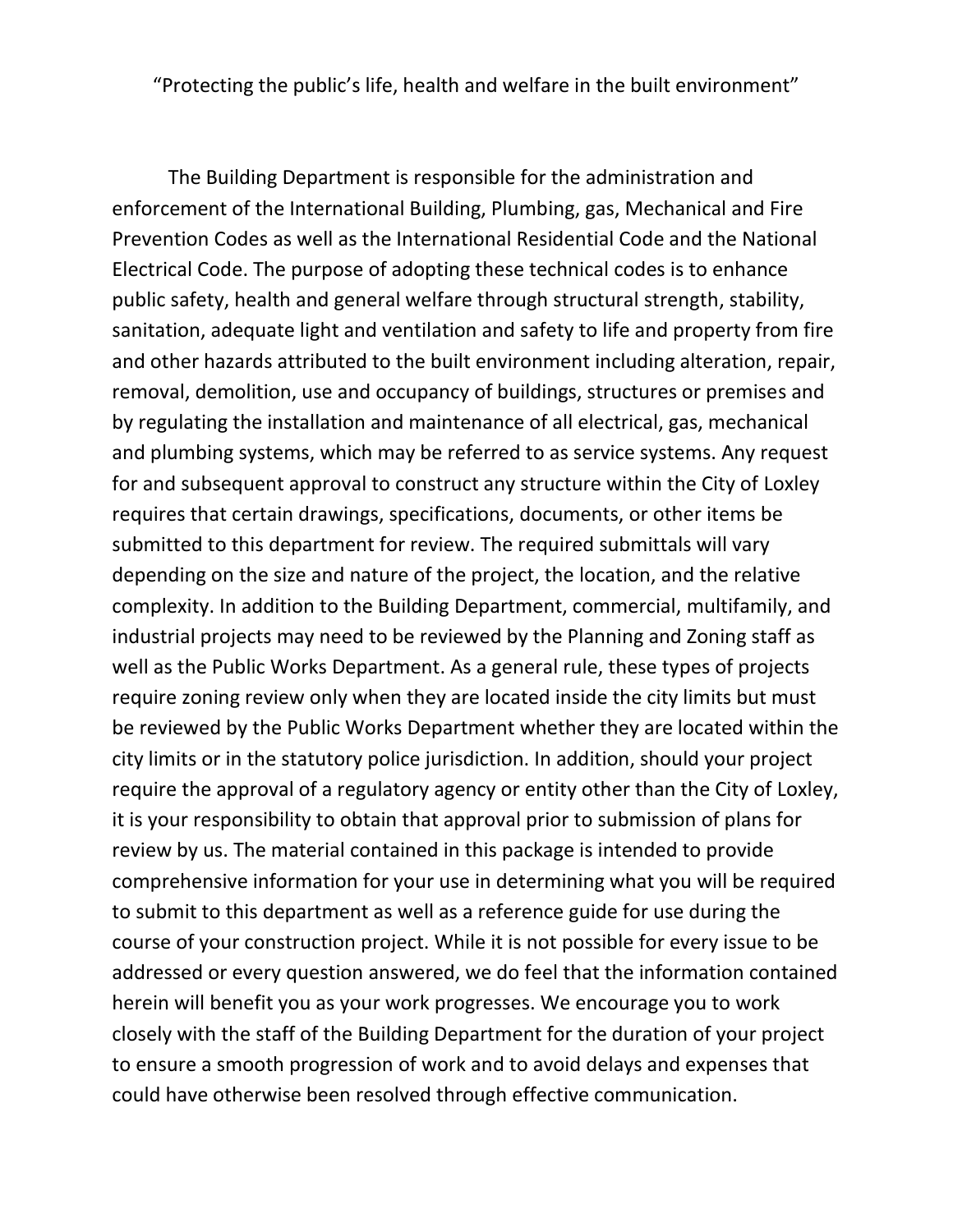#### **Procedures for Obtaining Building Permits**

Any owner, authorized agent or contractor who desires to construct, enlarge, alter, repair, move, demolish or change the occupancy of a building or structure, or to erect, install, alter repair, remove, convert or replace any electrical, gas, mechanical or plumbing system, the installation of which is regulated by the technical codes shall first make application to the Building Department in order to obtain the required permit for the work. Applicants for permits must be contractors licensed to do business in the City of Loxley or owners of the property when acting as their own contractor and providing the supervision themselves. Each application for a permit, with the required fee, shall be filed with the Building Department on a form provided for that purpose and shall contain a description of the proposed work consistent with the requirements of the adopted codes.

### **Adopted Codes**

- 2018 International Building Code
- 2018 International Residential Code
- 2018 International Plumbing Code
- 2018 International Mechanical Code
- 2018 International Fuel Gas Code
- 2018 International Energy Conservation Code
- 2017 National Electrical Code
- ICC A117.1-2017 Standard for Accessible and Usable Buildings and **Facilities**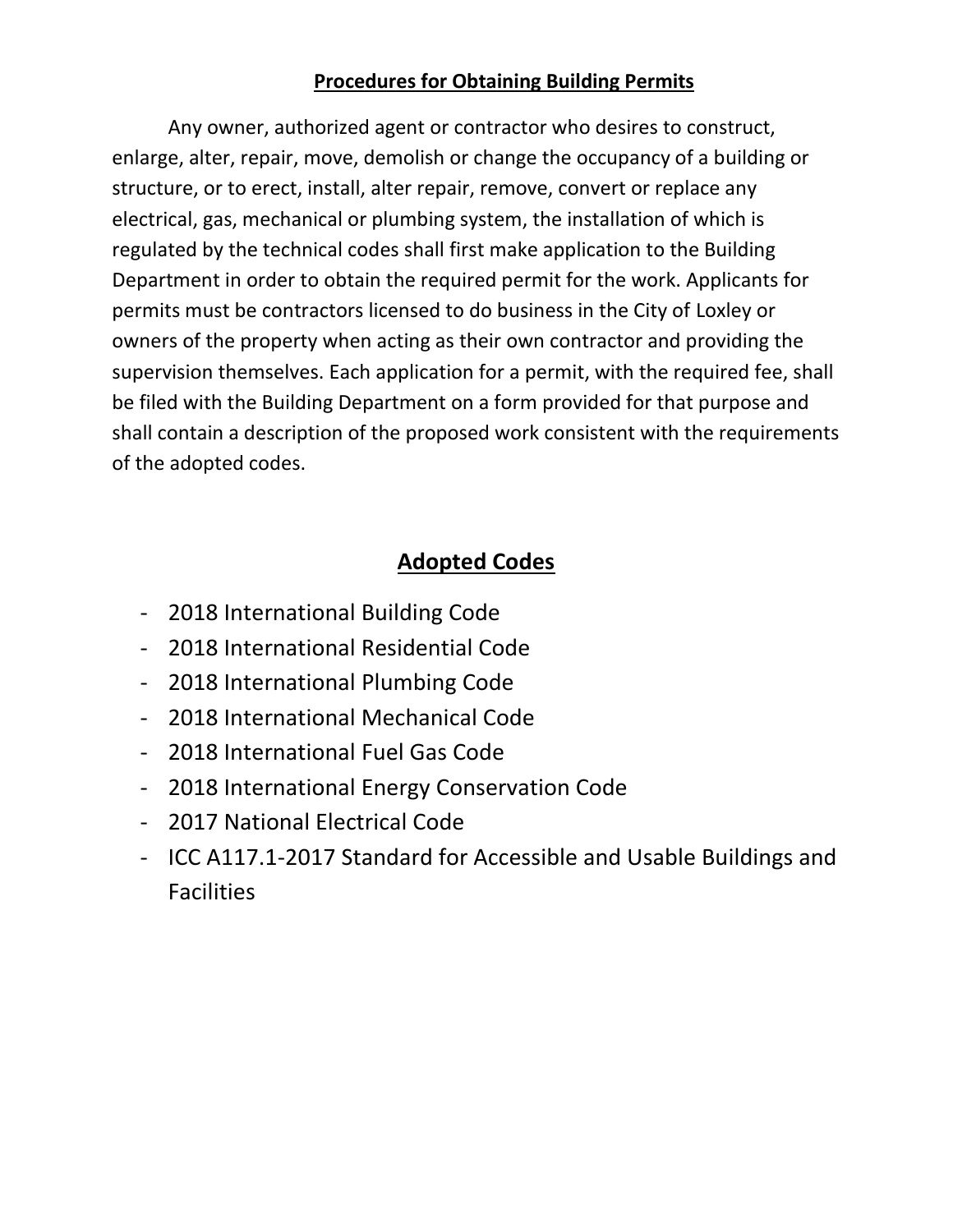### **Permit Fee Schedule**

#### Fees in this section are in addition to any required impact fees.

| <b>Planning Commission Fees</b>     |  |  |
|-------------------------------------|--|--|
| <b>Site Plan Review</b>             |  |  |
|                                     |  |  |
|                                     |  |  |
| <b>Subdivision Application Fee:</b> |  |  |
|                                     |  |  |
|                                     |  |  |
|                                     |  |  |
| <b>Board of Adjustments</b>         |  |  |
|                                     |  |  |

#### **Administrative Fees**

#### Reinspection Fee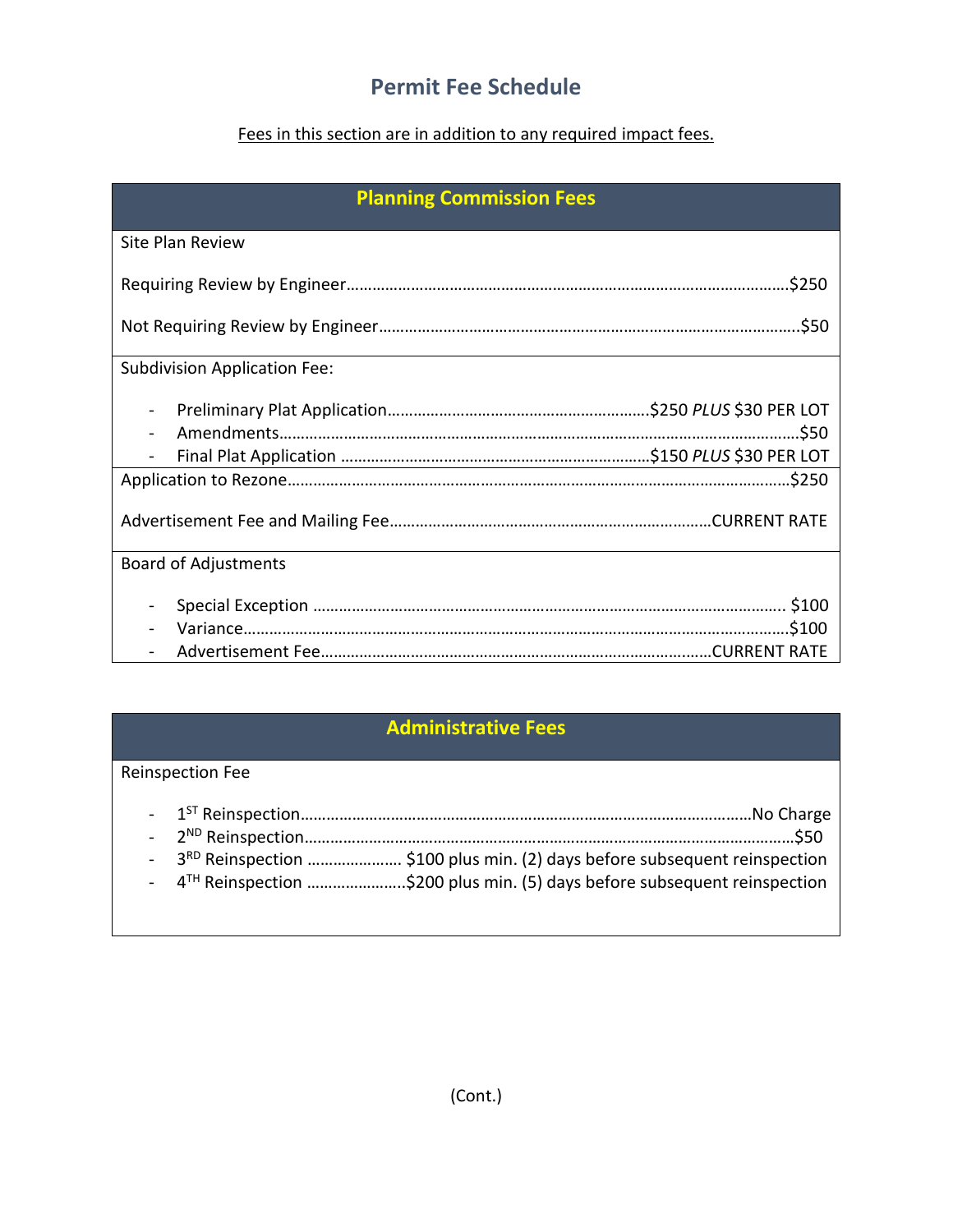### **Sign Permit Fees**

\*Notwithstanding the above, all illuminated signs shall pay a minimum fee of \$50.

#### **New Construction Building Permit Fees**

|                                                                                       | \$30.  |
|---------------------------------------------------------------------------------------|--------|
|                                                                                       | \$45.  |
|                                                                                       | \$50.  |
|                                                                                       | \$55.  |
|                                                                                       | \$60   |
|                                                                                       | \$80.  |
|                                                                                       | \$140  |
|                                                                                       | \$180  |
|                                                                                       | \$220  |
|                                                                                       | \$260  |
|                                                                                       | \$500. |
|                                                                                       |        |
| All over \$100,001 add \$4 per \$1,000 (residential) and \$6 per \$1,000 (commercial) |        |

\* For Commercial new construction, an Alabama State Craft Training Fee will be applied. This fee is equal to \$1 per \$1000 of valuation.

## **Demolition Permit Fees**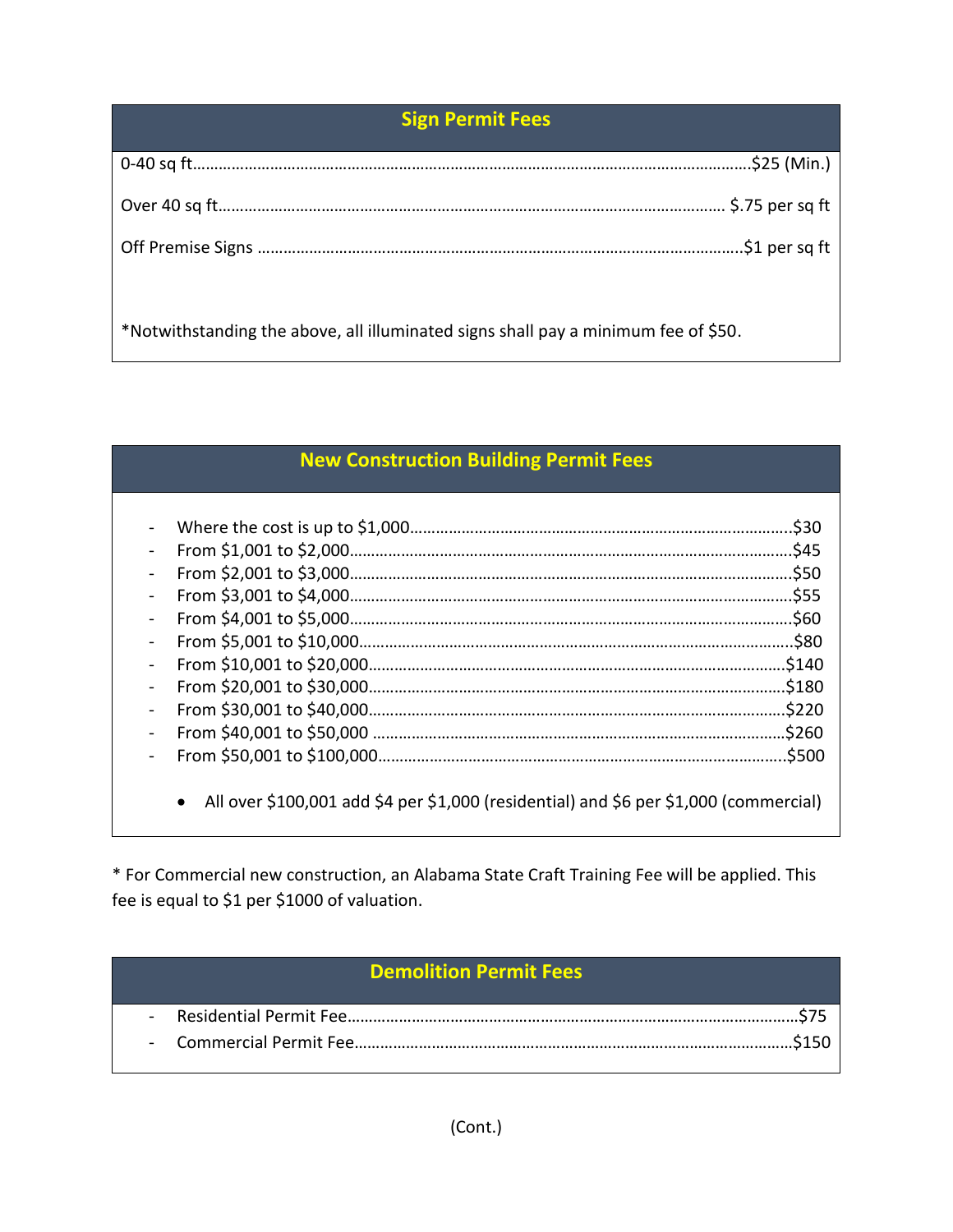# **Commercial Tower Permit Fees**

| <b>Building Permit Fee</b>                                                                       | \$5000 |
|--------------------------------------------------------------------------------------------------|--------|
|                                                                                                  |        |
| <b>Electrical Permit Fee</b>                                                                     | \$250  |
|                                                                                                  |        |
| The building permit fee for each co-locate on existing tower will \$5 per \$1000 of the contract |        |
| amount.                                                                                          |        |
|                                                                                                  |        |

The building permit fee for accessory structures will be \$5 per \$1000 of the contract amount.

|                                    | <b>Mobile Home Permit Fees</b> |      |
|------------------------------------|--------------------------------|------|
| Mobile Home Setup                  |                                | \$35 |
| <b>Electrical Permit</b>           |                                | \$35 |
| <b>Commercial Job Site Trailer</b> |                                |      |

| <b>Residential and Commercial Structure Relocation</b>                          |  |
|---------------------------------------------------------------------------------|--|
| Moving Structure out of Municipal Limits                                        |  |
| Moving Structure into Municipal Limits to be Used as Dwelling or Commercial Use |  |
| $\blacksquare$                                                                  |  |
| $\overline{\phantom{a}}$                                                        |  |